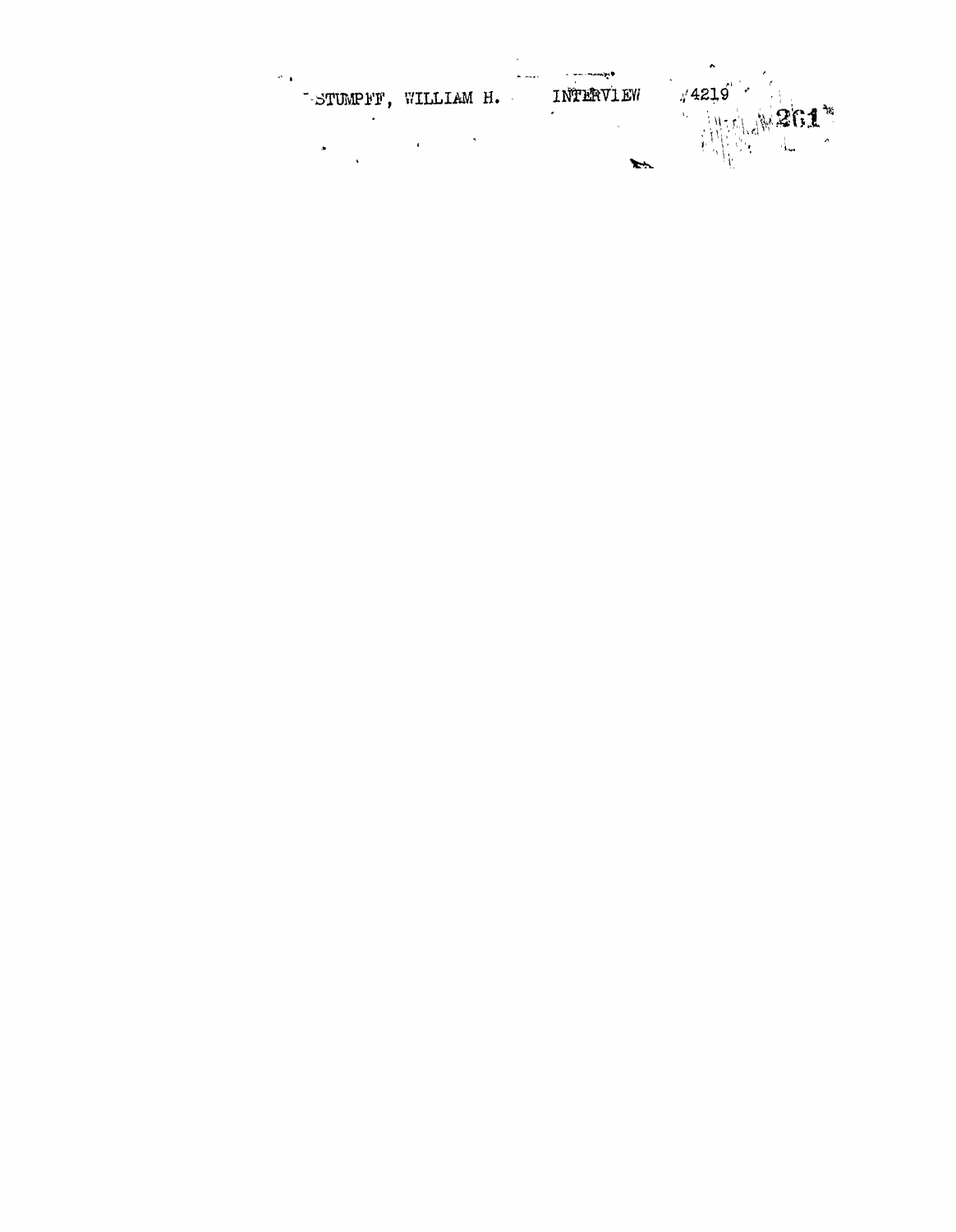|                  |                                                                                                                                                                                                                                                                                                                                            | $-A$ , $A$<br>BIOGRAPHY FORM<br><b>WORKS PROGRESS ADMINISTRATION</b> | Form Am(S-149). |       |  |
|------------------|--------------------------------------------------------------------------------------------------------------------------------------------------------------------------------------------------------------------------------------------------------------------------------------------------------------------------------------------|----------------------------------------------------------------------|-----------------|-------|--|
|                  | Indian-Pioneer History Project for Oklahoma<br>STUMPFF, WILLIAM H. INTERVIEW.                                                                                                                                                                                                                                                              |                                                                      |                 | #4219 |  |
|                  |                                                                                                                                                                                                                                                                                                                                            |                                                                      |                 |       |  |
|                  | Field Worker's name <b>Jimmie Birdwell</b>                                                                                                                                                                                                                                                                                                 |                                                                      |                 |       |  |
|                  | This report made on (date) May 24, 1937.                                                                                                                                                                                                                                                                                                   |                                                                      |                 |       |  |
| ¥.               |                                                                                                                                                                                                                                                                                                                                            |                                                                      |                 |       |  |
|                  | $\cdots$ , Name $\cdots$ $\cdots$ $\cdots$ $\cdots$ $\cdots$ $\cdots$ $\cdots$ $\cdots$ $\cdots$ $\cdots$ $\cdots$ $\cdots$ $\cdots$ $\cdots$ $\cdots$ $\cdots$ $\cdots$ $\cdots$ $\cdots$ $\cdots$ $\cdots$ $\cdots$ $\cdots$ $\cdots$ $\cdots$ $\cdots$ $\cdots$ $\cdots$ $\cdots$ $\cdots$ $\cdots$ $\cdots$ $\cdots$ $\cdots$ $\cdots$ |                                                                      |                 |       |  |
| 2.               | Post ffice Address Spiro, Oklahoma.                                                                                                                                                                                                                                                                                                        |                                                                      |                 |       |  |
| 3.               | Residence address (fr leation) - Spiro, Oklahoma.                                                                                                                                                                                                                                                                                          |                                                                      |                 |       |  |
| 4.               | DAFE E HRTH: Worth September Day 12, Year 1863                                                                                                                                                                                                                                                                                             |                                                                      |                 |       |  |
| э.               | Place of birth                                                                                                                                                                                                                                                                                                                             | Northwest Kansas                                                     |                 |       |  |
|                  |                                                                                                                                                                                                                                                                                                                                            |                                                                      |                 |       |  |
|                  | Mame of Father Benjamin Stumpff - Place of birth Kentucky                                                                                                                                                                                                                                                                                  |                                                                      |                 |       |  |
|                  | Other information about father                                                                                                                                                                                                                                                                                                             |                                                                      |                 |       |  |
| $\sigma_{\star}$ | Mame of Tother Alice Marrs Place of birth Illinois.                                                                                                                                                                                                                                                                                        |                                                                      |                 |       |  |
|                  | Other information about mother                                                                                                                                                                                                                                                                                                             |                                                                      |                 |       |  |
|                  | ੰ ਪ                                                                                                                                                                                                                                                                                                                                        | the control of the control of the control of                         |                 |       |  |

"otes or complete narrative by the field worker dealing with the life and stary of the Derson interviewed. Refer to Manual for signested subjects and questions. Continue on blank shoets if necessary and attach firmly to this ferm. Number of sheets  $\mathcal{L}_{\rm{max}}$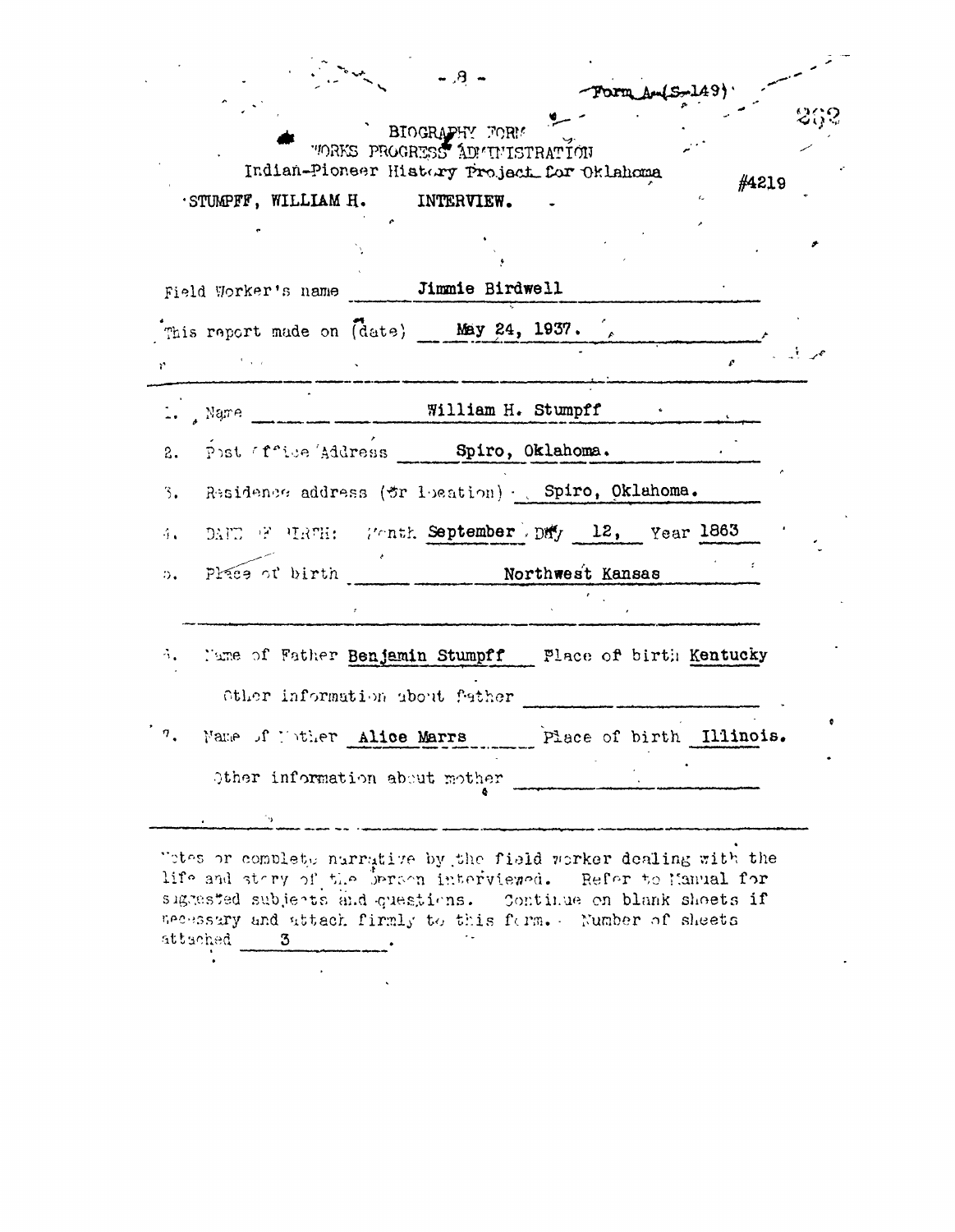متنهر

. An Interview with Mr. William K.'Stumpff, Spiro. By - Jimmie Birdwell - Investigator. May 24, 193?.

Mr. Stumpff moved to Paw Paw in 1886 with his father. Paw Paw is about four miles northeast of Fort Smith, Arkansas. Benjamin Stumpff, the father, took a lease on a tract of land. He got the use'of the land for five years for clearing off, building a house and barn and digging a well. The trees, that were cut off the land were cut into cord wood and Mr. Stumpff bought a team' of oxen and the wood was hauled to the bank of the Arkansas River and the small steam boats that were on tae river, bought it,for fuel.

The ox "team was used to farm with also. Only feed and corn were raised. The corn served as feed for stock and bread for the family. Mr. Stumpff raised a big patch of Irish potatoes every year. When he had more than he fould use he would ship them by steamboat to fort Smith. He said that he would pile the freight up on the bank of the river and the boat would load it anywhere he put it.

The first levee that he ever saw was one that was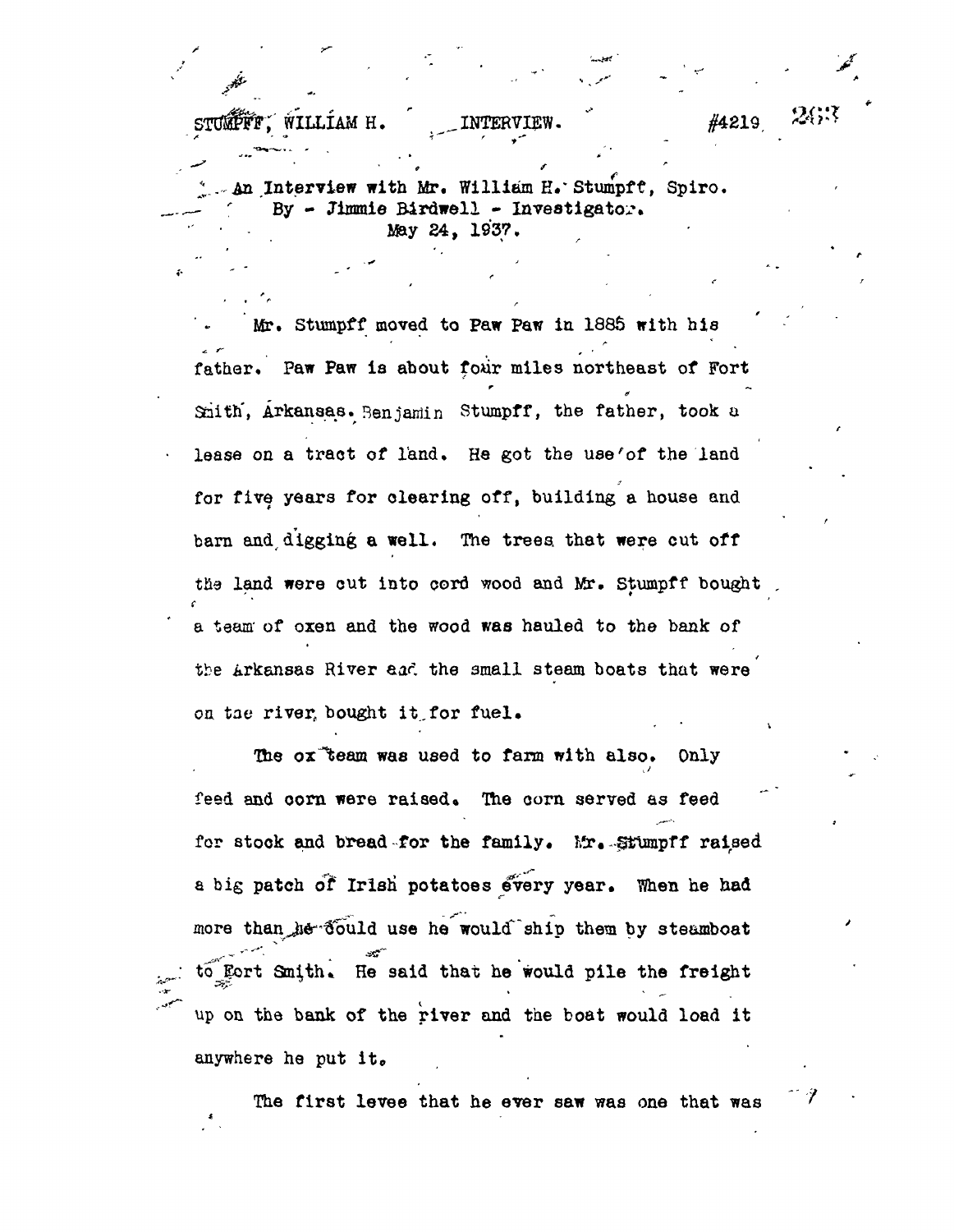2 -  $\frac{1}{2}$ 

v

 $\frac{1}{2}$ 

**I**

 $\frac{p}{2}$ 

**STUMPFF** 

built in his father's field to keep the river from overflowing. *Figure 1* 

Flint, a small place, store and post office,, was sometimes used as headquarters to pay the Cherokee In-•£2\* dians off. The Payne Brothers had a general store there and gave credit to the Indians. Mr. Stumpff said that and gave credit to the Indians. Mrs $\mathcal{L} = \{ \mathcal{L} \mid \mathcal{L} \in \mathcal{L} \}$ when the Indians were going to be paid off at a certain time, Flint would be just like a big picnic. All the thugs and bad men would show up to try to beat the In- $\frac{1}{\sqrt{2}}$  thus, and bad men would show up to try to try to beat the Indians out of some money. The Payne Brothers one year " dianographic money. The Payne Brothers one year and the Payne Brothers one year and the Payne Brothers one year. collected  $350,000$  for credit they had given the Indians.

About 1897 the whites and negroes at Pine Bluff, About 1897 the whites-.<br>About 1897 the whites-. Arkansas, had a dispute and a bunch of negroes were run out of town; some of them settled around Paw Paw, the gast hegroes to live in this part of the state. When Stumpff moved in there, there were not any. bridges. There was a ferryboat owned by the Payne Brothers and the ferry was at the spot where the bridge is now at Fort Smith.